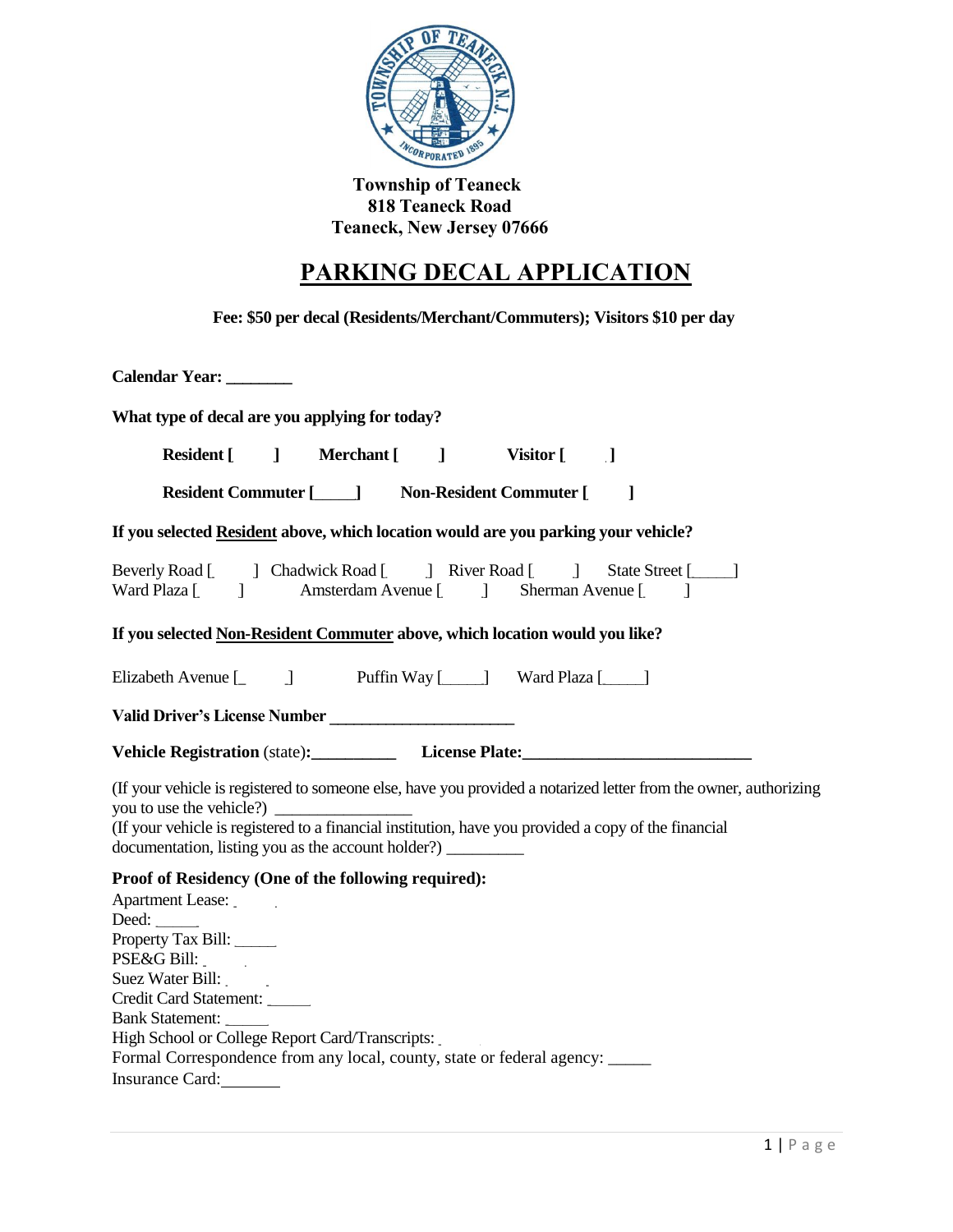## **THIS PAGE APPLIES TO MERCHANTS ONLY**

**If you selected "Merchant"** above, **are you the owner of a business or professional office in Teaneck?**

**Yes [\_\_\_\_\_] No [\_\_\_\_\_]**

**If yes, continue with the application process.**

**If no, please be advised that the business or professional office owner must be the person who applies to the Township Clerk for parking decals in accordance with the Township Code.**

**If this is the first time the business is applying for decals, a business license or lease will be required. Has this been provided by the first-time business or professional office owner?\_\_\_\_\_**

**Has the owner produced all respective registrations? (Only 4 are allowed per business per year unless otherwise authorized by the Township Manager. Requests must be in written form, forwarded to the Manager, and must be marked "approved" by the Manager and contain initials and the date.)\_\_\_\_\_\_\_\_\_\_\_**

| State:                   |  |  |  |  |  |  |
|--------------------------|--|--|--|--|--|--|
|                          |  |  |  |  |  |  |
|                          |  |  |  |  |  |  |
|                          |  |  |  |  |  |  |
| Fax No.: $\qquad \qquad$ |  |  |  |  |  |  |
|                          |  |  |  |  |  |  |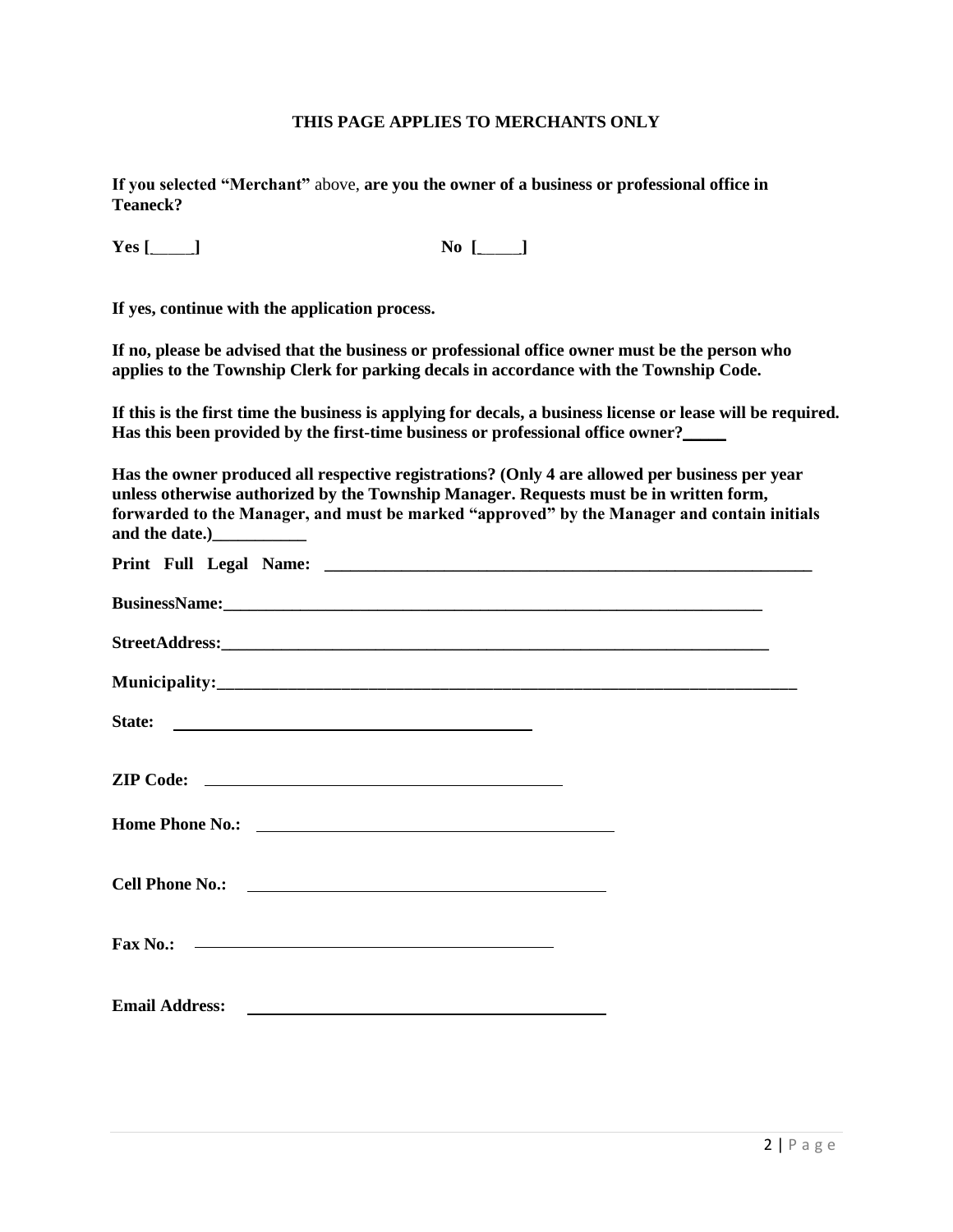## THIS PAGE REQUIRES APPLICANT'S SIGNATURE

I hereby acknowledge that my parking decal(s) will expire on December  $31_{st}$  of the current year.

I further acknowledge that it is my responsibility to display my decal from my rear-view mirror when parked and that the decal should be removed from my rear-view mirror when my vehicle is in motion.

I further acknowledge that it is solely my responsibility to adhere to all traffic signs, and local and state laws.

I further acknowledge that I am aware that local laws can be found on the Township's website, [www.teanecknj.gov.](http://www.teanecknj.gov/)

I further acknowledge that in the event I am in receipt of a traffic summons, I must contact the Municipal Court as the Township Clerk has no jurisdiction once a ticket has been issued.

I further acknowledge that in the event my decal is lost, and I wish to replace the decal, I must incur the cost of the replacement.

I further acknowledge that in the event of a lost or stolen decal, the Township Clerk has advised me to report this information to the Teaneck Police Department.

PRINT FULL LEGAL NAME

SIGNATURE

DATE

ADDRESS

CONTACT PHONE #